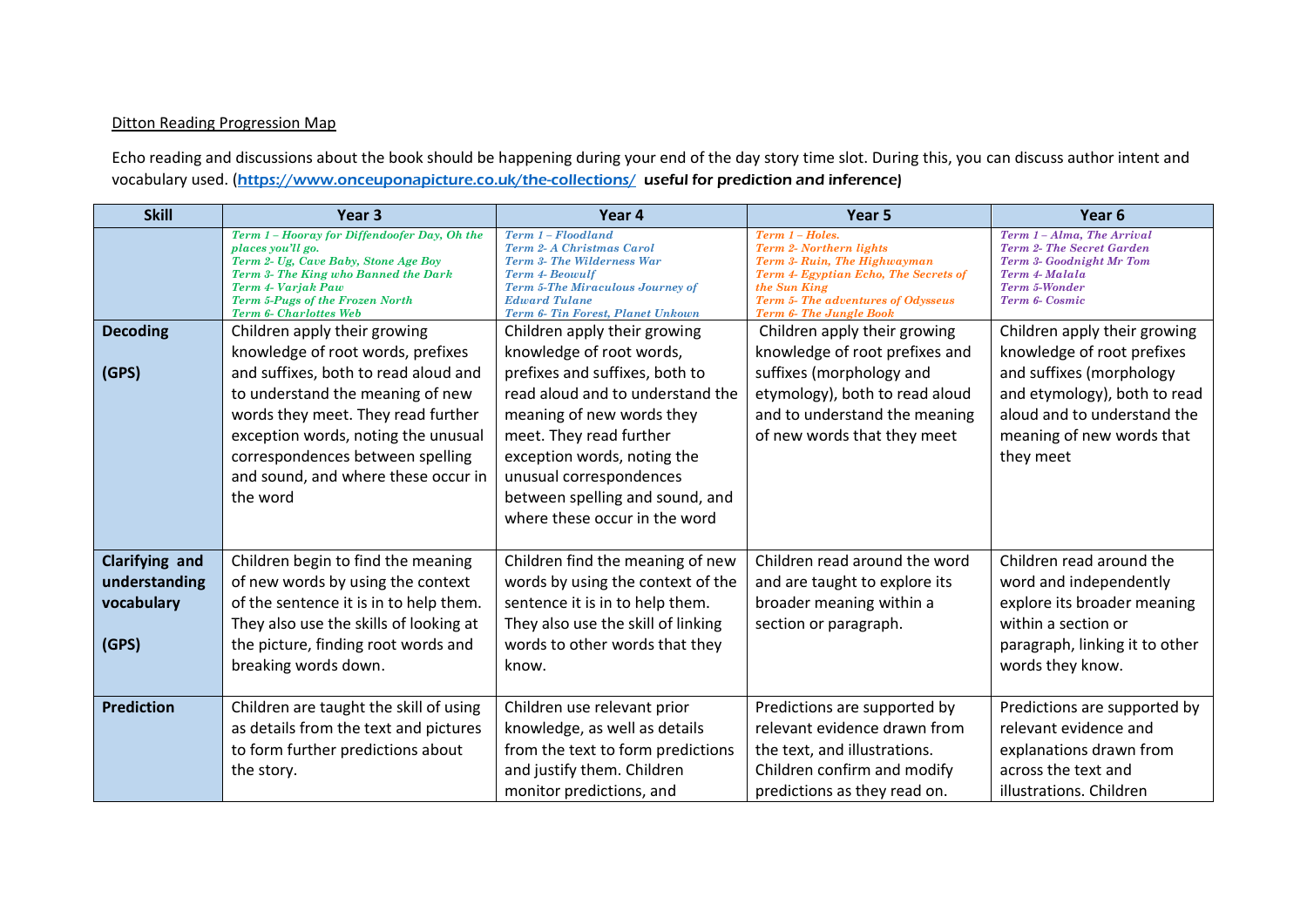|                    |                                                                                                                                                                                                                                                                  | compare them with the text as<br>they read on.                                                                                                                                               |                                                                                                                                                                                                                                                                               | confirm and modify<br>predictions in light of new<br>information during the<br>course of the text.                                                                                                                                                                                                            |
|--------------------|------------------------------------------------------------------------------------------------------------------------------------------------------------------------------------------------------------------------------------------------------------------|----------------------------------------------------------------------------------------------------------------------------------------------------------------------------------------------|-------------------------------------------------------------------------------------------------------------------------------------------------------------------------------------------------------------------------------------------------------------------------------|---------------------------------------------------------------------------------------------------------------------------------------------------------------------------------------------------------------------------------------------------------------------------------------------------------------|
| <b>Retrieval</b>   | Children are taught and begin to use<br>skimming and scanning to retrieve<br>and record details from a paragraph.<br>Children can find and copy words<br>directly from the text.                                                                                 | Children use skimming and<br>scanning to retrieve and record<br>details from a small fiction and<br>non-fiction text.<br>Children can find and copy words<br>directly from the text          | Children can effectively skim,<br>scan and read before and after<br>to retrieve and record<br>information, using evidence<br>from a larger part of text.<br>Children can find and copy<br>words directly from the text,<br>including synonyms and words<br>of similar meaning | Children use accurately and<br>effectively skim, scan and<br>read before and after to<br>retrieve and record<br>information, using evidence<br>from across the text in a<br>short space of time.<br>Children can find and copy<br>words directly from the text,<br>including those of synonyms<br>and antonym |
| <b>Inference</b>   | Children infer characters' thoughts<br>and feelings from their actions,<br>beginning to give some reasoning or<br>reference to a specific point in the<br>text.                                                                                                  | Children infer characters'<br>feelings, thoughts and motives<br>from their actions, consolidating<br>the skill of justifying them with<br>some reference to a specific<br>point in the text. | Children infer characters'<br>feelings, thoughts and motives,<br>giving one or two pieces of<br>evidence to support each point<br>made, beginning to draw<br>evidence from different places<br>across the text.                                                               | Children infer characters'<br>feelings, thoughts and<br>motives, giving multiple<br>pieces of evidence to support<br>each point made, drawing<br>evidence from different<br>places across the text.                                                                                                           |
| <b>Questioning</b> | Children generate a variety of<br>questions, including retrieval and<br>inferential questions to help them<br>understand a text further.<br>(work on questioning in many ways:<br>model questioning of a text, marking<br>texts with stick-on questions; sorting | Children generate a variety of<br>questions, including retrieval,<br>inferential and questions about<br>the deeper meaning or themes of<br>a text to help them understand<br>further.        | Children actively generate a<br>variety of questions to focus the<br>reading and adjust questions in<br>light of evidence from the text.<br>Adults model the use of critical<br>thinking questions that take the                                                              | Children actively generate a<br>variety questions to focus<br>the reading and adjust<br>questions in light of evidence<br>from the text. They ask their<br>own critical thinking<br>questions that take the                                                                                                   |